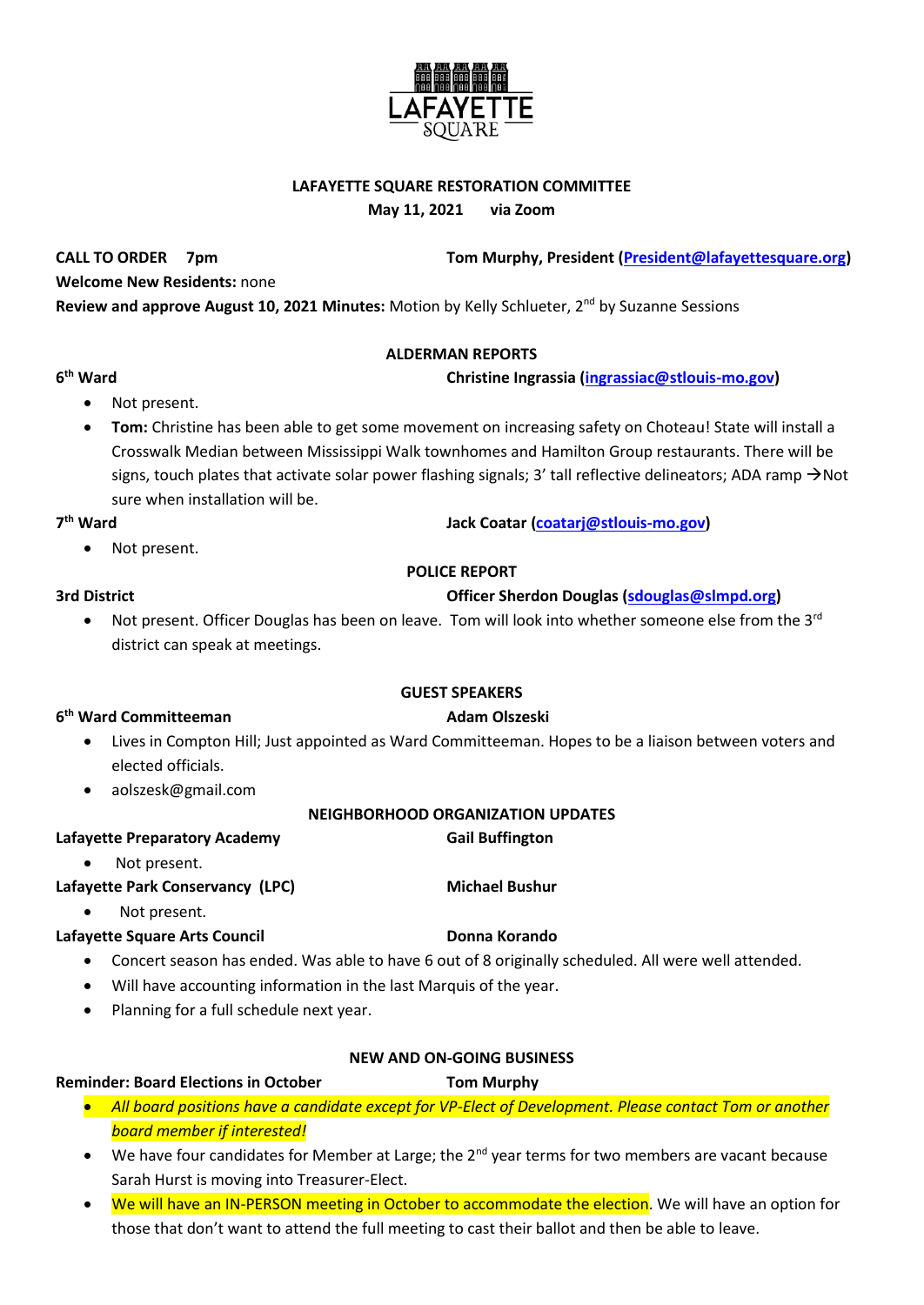- Reach out to Tom with questions or concerns.
- The October meeting is the last chance to nominate yourself or someone else for a position.

# **Bylaws Revision Update Tom Murphy**

• We are close to having the board do final reviews on the revisions. We will then send to an attorney to review, and then send to membership to review prior to voting at the November meeting.

## **Neighborhood Social Kelly Schlueter**

- 
- Saturday, September 25 from 3-6pm at the Kern Pavilion/playground; food and drinks provided by Square One; there will be games, raffles, merch available for purchase.
- Please RSVP t[o info@lafayettesquare.org](mailto:info@lafayettesquare.org) so we can make sure we have enough food from Square One.

## **COMMITTEE REPORTS**

## **Treasurer's Report (Jan/Apr/Jul/Oct) Sheri Mistretta (treasurer@lafayettesquare.org)**

- Not a reporting month, but want to share this month so as not to interfere with time needed for elections in October.
- We're in a good position! Revenue: 105,979; Expenses 91,436
- *Capital Improvement Budget Consolidation*:
	- o Holdover line items in Reserves = \$13,800 (kiosk for plaza=\$5,000; plaza postbox=\$800, bollards at 44/Lafayette=\$3,000; grant writer=\$5,000
	- $\circ$  Board is recommending (based on input from CI committee and treasurer) to remove the reserve items/dollars (for projects that are not currently relevant) and use this year for continuation of historic signs and posts project.
	- o Question: Should we consider keeping grant writing money?; Answer: This was a generic number. Grant writing payment is generally a percentage of grant money awarded. This \$5K is simply not relevant at present. In addition, there are other needs for grant writing outside of Capital Improvement committee; we can make this part of our overall budget rather than for a specific CI project. We have significant needs to replace revenue over the next few years so grant writing is definitely on the radar.
	- o Motion by Sheri Mistretta; 2<sup>nd</sup> by Linda Weiner; MOTION PASSES

## **Business**

• No committee chair at present.

# **Development Suzanne Sessions [\(suzanne.sessions.inc@gmail.com\)](mailto:suzanne.sessions.inc@gmail.com) Suzanne.sessions.inc@gmail.com**

- We really need somebody to step up and fill the VP-Elect of Development role.
- No updates on projects presented to the committee.
- Committee meets on 3<sup>rd</sup> Tuesday of the month.
- You can find the historic code on our website. Any questions, contact Suzanne.
- Problem Properties: [lsrcproblemproperties@gmail.com](mailto:lsrcproblemproperties@gmail.com)

# **Beautification Linda Weiner [\(linderweiner@gmail.com\)](mailto:linderweiner@gmail.com)**

- Park Avenue median has been partially repaired; it has low pressure. There is a small main break under Truman; hopefully will be repaired with aldermanic funds next year.
- Plantathon 10/2, 9-11am bushes and perennials for the Plaza area; NEED HELP PICKING UP PLANTS at Forest Park on 10/1 between 12-5pm

# **Communications Jeff Baird (**[communications@lafayetesquare.org\)](mailto:communications@lafayetesquare.org)

- Not present.
- We need a new Marquis editor. John Dedeke has moved out of the neighborhood, and the September issue will be his last. John is putting together a document outlining the specific duties. Much of this includes tracking down content, both new and from regular contributors. When received, Christina will send this document out to membership.
- Merchandise still available! Contact Kelly or Jeff; merch will also be available at the neighborhood social.

**Membership Christina Ryan [\(membership@lafayettesquare.org\)](mailto:membership@lafayettesquare.org)**